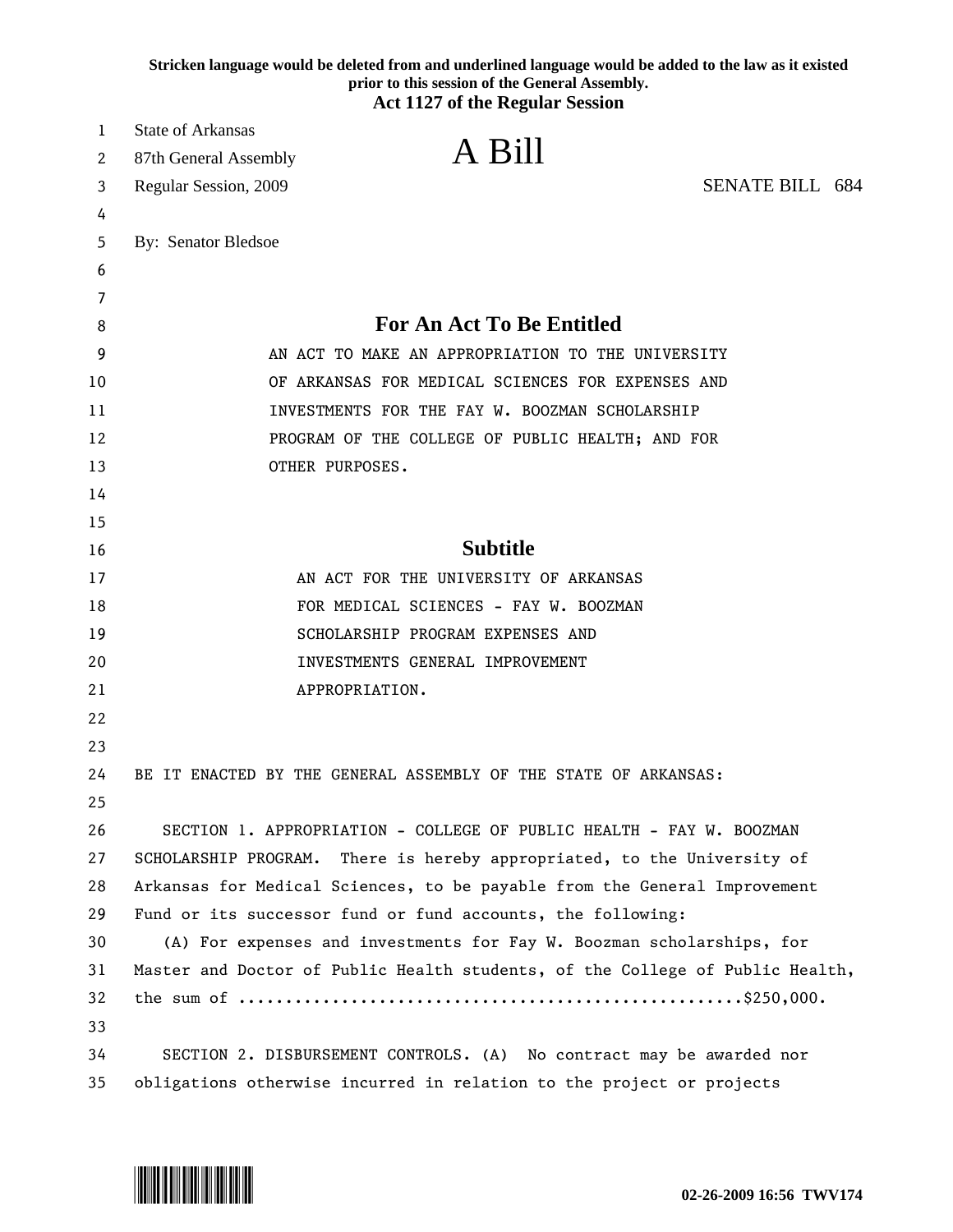1 described herein in excess of the State Treasury funds actually available 2 therefor as provided by law. Provided, however, that institutions and 3 agencies listed herein shall have the authority to accept and use grants and 4 donations including Federal funds, and to use its unobligated cash income or 5 funds, or both available to it, for the purpose of supplementing the State 6 Treasury funds for financing the entire costs of the project or projects 7 enumerated herein. Provided further, that the appropriations and funds 8 otherwise provided by the General Assembly for Maintenance and General 9 Operations of the agency or institutions receiving appropriation herein shall 10 not be used for any of the purposes as appropriated in this act.

11 (B) The restrictions of any applicable provisions of the State Purchasing 12 Law, the General Accounting and Budgetary Procedures Law, the Revenue 13 Stabilization Law and any other applicable fiscal control laws of this State 14 and regulations promulgated by the Department of Finance and Administration, 15 as authorized by law, shall be strictly complied with in disbursement of any 16 funds provided by this act unless specifically provided otherwise by law. 17

18 SECTION 3. LEGISLATIVE INTENT. It is the intent of the General Assembly 19 that any funds disbursed under the authority of the appropriations contained 20 in this act shall be in compliance with the stated reasons for which this act 21 was adopted, as evidenced by the Agency Requests, Executive Recommendations 22 and Legislative Recommendations contained in the budget manuals prepared by 23 the Department of Finance and Administration, letters, or summarized oral 24 testimony in the official minutes of the Arkansas Legislative Council or 25 Joint Budget Committee which relate to its passage and adoption.

26

27 SECTION 4. EMERGENCY CLAUSE. It is found and determined by the General 28 Assembly, that the Constitution of the State of Arkansas prohibits the 29 appropriation of funds for more than a one (1) year period; that the 30 effectiveness of this Act on July 1, 2009 is essential to the operation of 31 the agency for which the appropriations in this Act are provided, and that in 32 the event of an extension of the Regular Session, the delay in the effective 33 date of this Act beyond July 1, 2009 could work irreparable harm upon the 34 proper administration and provision of essential governmental programs. 35 Therefore, an emergency is hereby declared to exist and this Act being 36 necessary for the immediate preservation of the public peace, health and

**SB684**